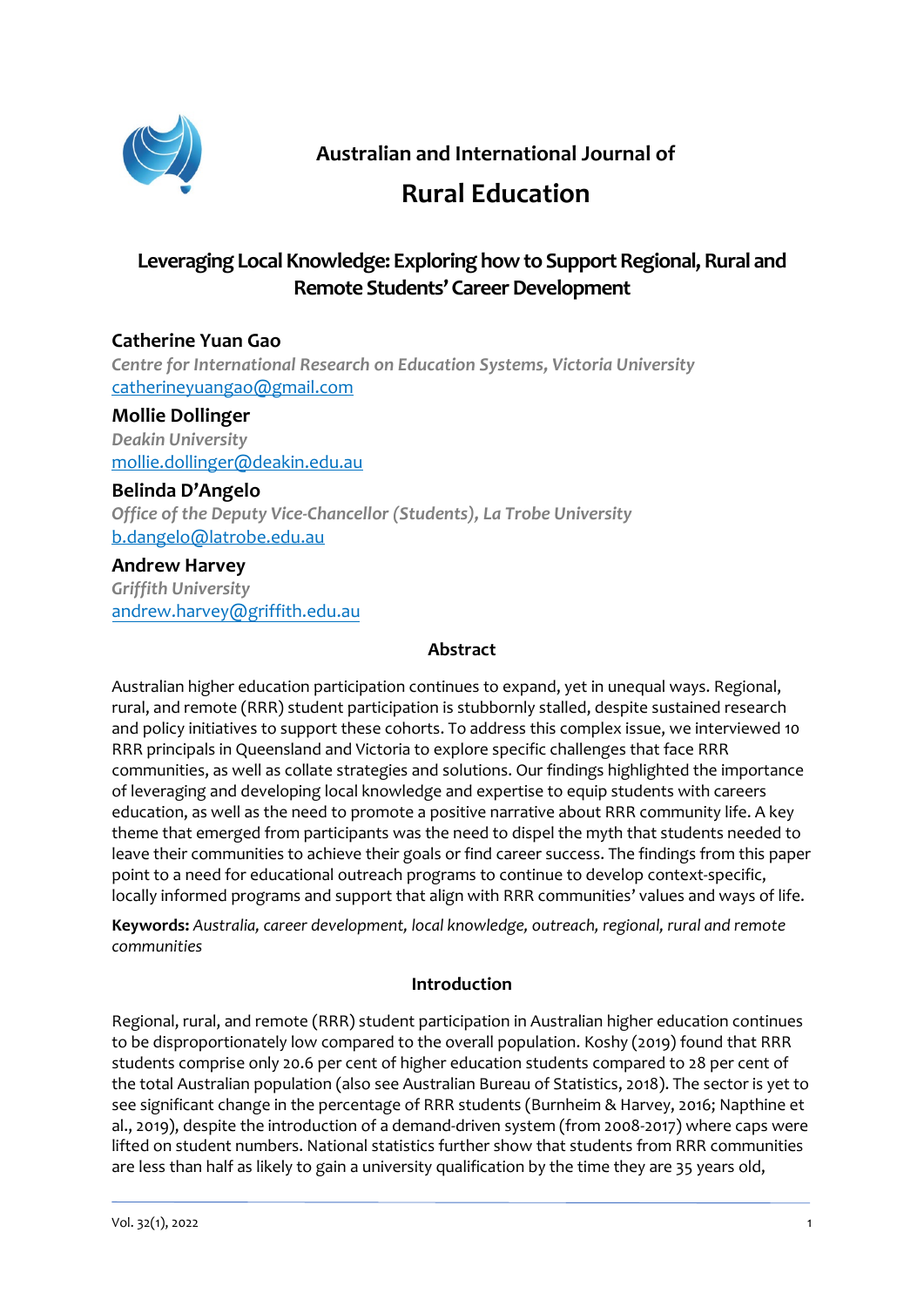compared to their metropolitan peers (Napthine et al., 2019). Even as substantial government funding and support initiatives have contributed to improving outcomes in specific cases, the overall widening of higher education participation has not improved the outcomes of RRR secondary students (Dollinger et al., 2020). A recent independent review into RRR education commissioned by the Australian government, showed there is a persistent relationship between location and educational outcomes when data for the various measures is aggregated (Halsey, 2018). This review also suggested that RRR students continue to lag behind their urban counterparts in National Assessment Program – Literacy and Numeracy (NAPLAN) results (Halsey, 2018). This evidence, and other research findings, continue to confirm that RRR students face severe logistical, geographical, financial, and emotional barriers that can hinder their ability or motivation to study at university (Bunn et al.,2019; Burke et al., 2017; Halsey, 2019).

One reason equity in higher education participation has long been a key policy concern is that the attainment of higher education can not only shape one's youth experiences but can also extend its influence over their lifetime. For example, acquisition of a university degree has been closely linked with individuals' occupational opportunities (Australian Bureau of Statistics, 2016; Cardak et al., 2017; Cassells et al., 2012). Therefore, unequal opportunities for RRR students to access higher education can have longer-term implications for their career aspirations and options. Although children and young adults from RRR areas are no less likely to hold aspirations for university, particularly when young, they are more likely than other students to be motivated by potential short-term employment outcomes and financial benefits (Morris, 2012; Stone, 2017). Often, RRR students link university study to leaving their local community (O'Shea et al., 2019; Ronan, 2020). As Alloway and Dalley-Trim (2010) suggested, "*it was the case that most of the students were looking onward and, in line with this in many instances, outward – away from their rural communities – in order to accommodate and fulfil their aspirations for the future"* (p. 121). In this study, we attempt to show how challenging and breaking down these assumptions and stereotypes through mobilising regional and local resources and engaging industrial partners can create a positive narrative about the enabling factors drawn from these communities to foster students' aspirations. Specifically, this study intended to address two research questions. First, what are the challenges facing schools in RRR communities to develop students' aspirations for higher education and career? Second, what strategies have been employed in RRR communities to develop students' aspirations?

#### **Literature Review**

Research suggests that decision-making processes associated with post-school planning begins from an early age (Alloway et al., 2004). Adolescence is seen as a key age to prepare students for the transformation from school to the world of work, where fostering reasonable educational and occupational aspirations are key developmental goals for this stage (Alsaker & Olweus, 2002; Yeung & McInerney, 2005; Yun & Min, 2015). A study by Fleming and Grace (2014) found students' career interests relative to aspirations are highest in Year 7, while (Gore et al., 2017) found career interests can begin in Year 5. Gore et al. (2015) also challenged the assumption that younger students only hold 'fantasy' aspirations, and found that younger students' aspirations were similar older students, with older students choosing slightly more prestigious occupations.

The development of educational and career aspirations is a complex process, involving assumptions and evaluations about an individual's present and future surroundings abilities, interests, values, and motivations (Zipin et al., 2015). Previous studies identified three broad factors that interact with each other to shape young people's aspirations: personal characteristics; schooling experiences; and social and cultural environments (Butler, 1999; Gemici et al., 2014; Quaglia & Cobb, 1996; Stipek & Gralinski, 1996; Tang, Pan, & Newmeyer, 2008). The educational and occupational preferences of adolescents differ from one another according to gender, academic achievement, economic status, ethnicity, religion, parental occupation and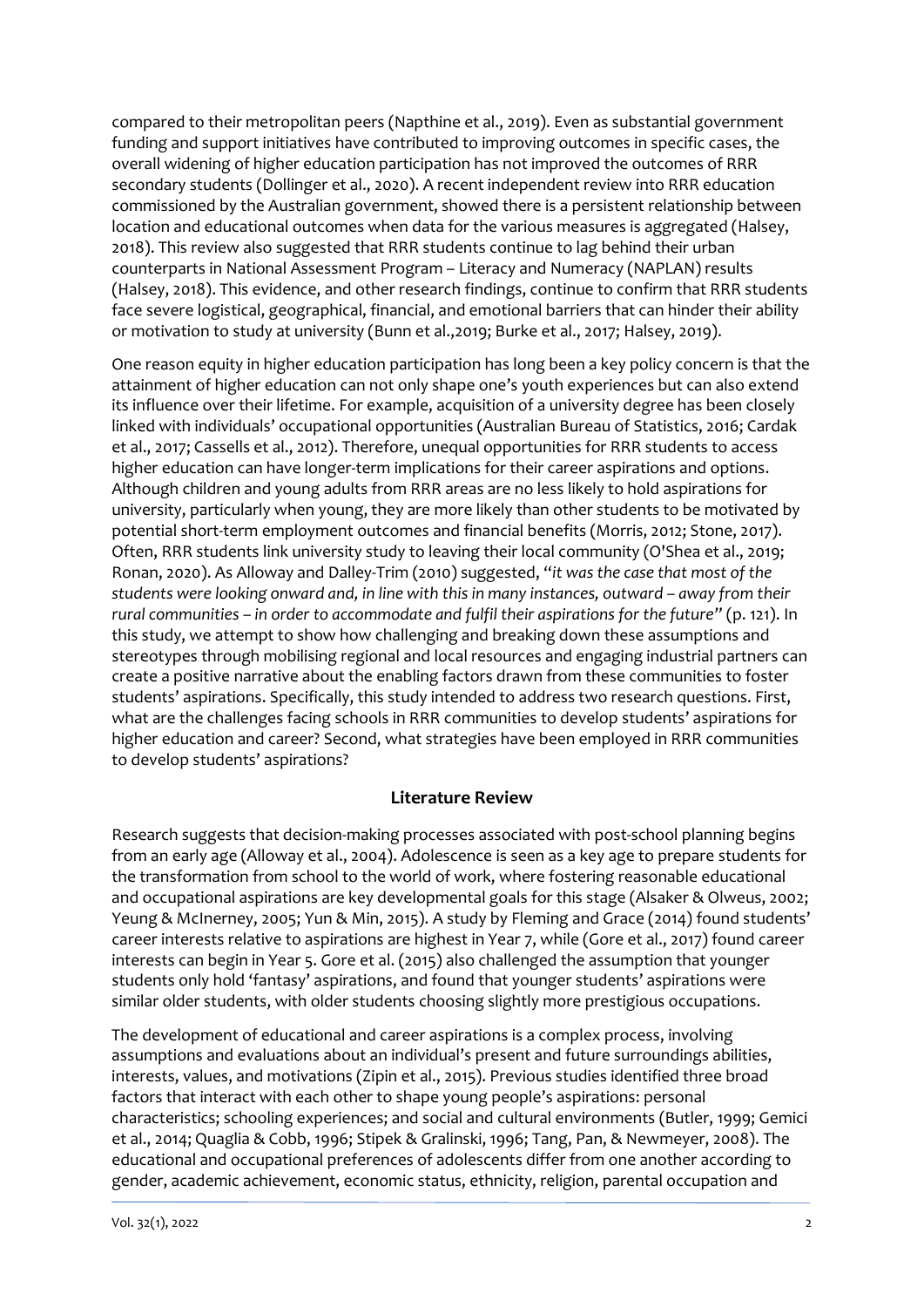education, access to opportunity structures and educational resources (Gutman & Schoon, 2012; Akos et al., 2007; Urmila, 2016).

Although factors at an individual level play an important role in shaping students' higher education and career expectations, research suggests that schools can make a significant difference. Adolescents spend a substantial part of their lives at school and thus the school environment is of particular importance. Schools can provide the social, intellectual, and moral reference points outside the family through which adolescents can gauge the importance of their own developing values and goals (Yeung & McInerney, 2005). Previous studies have demonstrated that a positive school environment could encourage students to make greater efforts to fulfill their goals in both academic and social domains (Butler, 1999; Stipek & Gralinski, 1996). Educators at this stage need to scaffold students' wider understanding of their postsecondary options by encouraging them to articulate and explore their skills, helping them to familiarise themselves with vocational competencies and classifications of industries and jobs (Yun & Min, 2015). Existing studies also confirm the important role career development practitioners play in forming students' occupational aspirations. Career practitioners in schools offer a wide range of services including career advising and counselling, job hunting strategies, testing and assessment to students in both one-to-one and group formats (Furbish, 2002; Niles & Karajic, 2008; Yates et al., 2017).

In Australia, there are various programs designed to develop school students' career-related knowledge, skills, and attitudes, assisting them to make informed decisions about their study and/or work options and enabling their effective participation in working life at both the national and state levels. For instance, *Future Ready: A student focused National Career Education Strategy*, is a national program led by The Australian Curriculum to prepare students for their future careers (Australian Curriculum, Assessment and Reporting Authority, n.d.). In Victoria, the state government budgeted \$6.9 million in 2020-21 to fund a range of programs which support students, including those at risk of disengagement, to understand and participate in school, training, and employment pathways. These projects included *Skilling the Bay*, *the Knox Innovation Opportunity and Sustainability Centre*, *Project REAL* and the *Northern Centre for Excellence in School Engagement* and *The Geelong Project* (State Government of Victoria, 2019). Additionally, some of these programs also intended to improve students' career management capacity by offering students' more comprehensive information about their career options.

To foster students' education and career aspirations a collaborative effort is required from schools, universities, and other partners. University outreach programs have become widely established and function to expose secondary students to a variety of professions, provide them with information about different careers and recruit them into degree programs (Kesidou & Koppal, 2004; Nadelson & Callahan, 2011; Swift & Watkins, 2004; Thompson & Consi, 2007). Outreach and widening participation interventions promote or enable behaviours and opportunities that lead to a successful higher educational trajectory (Carrillo-Higueras & Walton, 2020; Kinnane et al., 2014). There is a growing recognition that university outreach programs that only engage students could be inadequate, and a broader approach which includes industry partners would better provide students with relevant authentic learning experiences. Involvement of industry partners could create opportunities for disseminating 'real-time' relevance to prospective employees (Wolf et al., 2020). Teachers who have limited understandings of certain occupations may struggle to foster students' expectations; therefore, the engagement of industry partners could address these gaps in teacher knowledge (Jeffers et al., 2004; Woodroffe et al., 2017). Collaboration among schools, universities, industry, and business can create a network for exchanging knowledge and harnessing expertise for the benefit of both educational and industry partners (Briscoe et al., 2016). Such mutually beneficial arrangements have become increasingly attractive in a rapidly changing environment to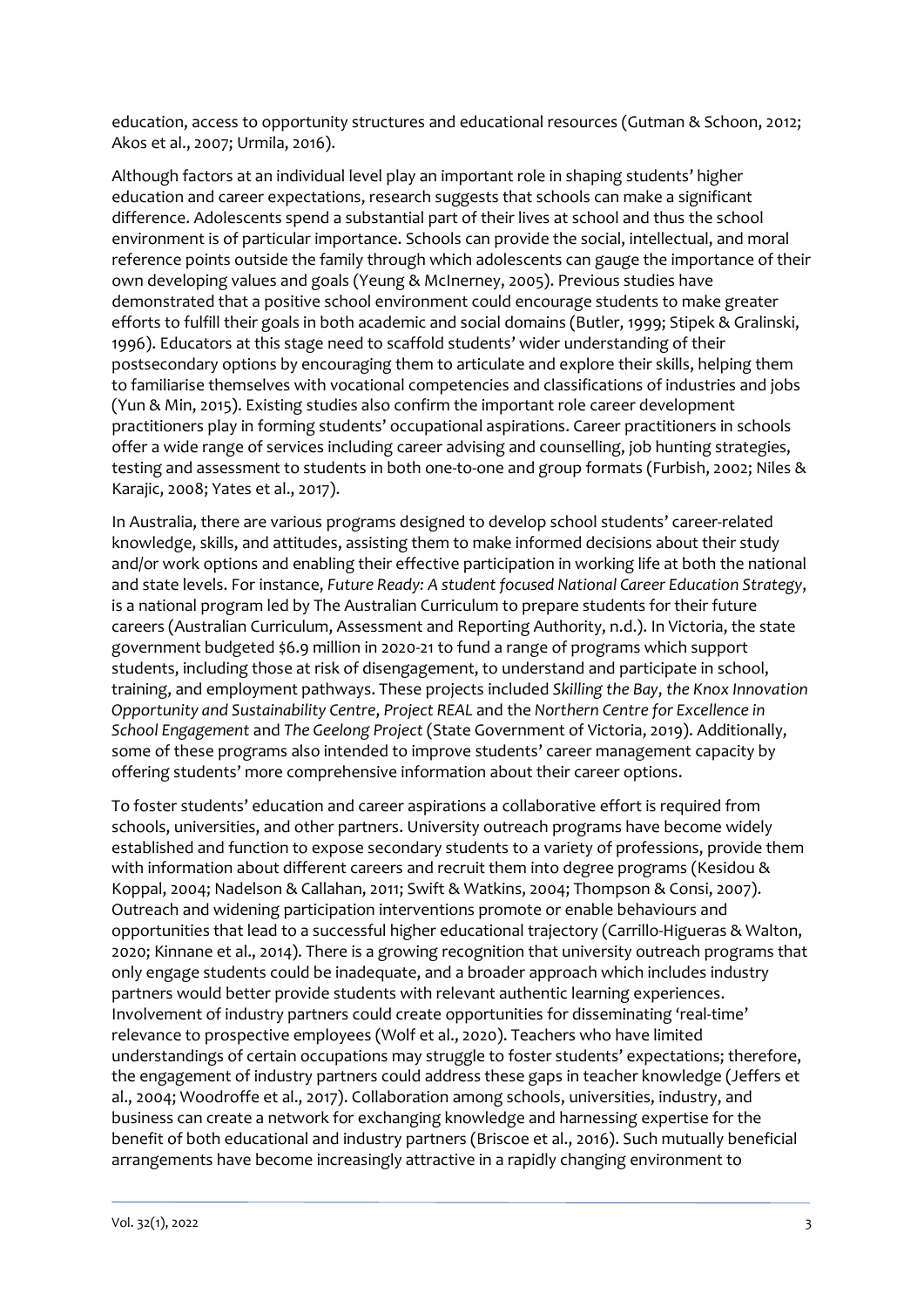contribute to individual students' aspirations as well as wider community development and prosperity (Temple et al., 2001; Wolf et al., 2020).

In response to research showing close proximity to a campus may positively impact students' aspiration for higher education and further influence their career expectations and options (Cooper et al., 2017) there has been an increase in the number of programs targeting students in RRR communities (Ellis et al., 2008). Metropolitan school-aged children may have incidental encounters with universities (e.g., driving or walking by one) which could normalise the prospect of attending university. On the other hand, students from outer regional areas, for instance, can be located over 100 kms away from their nearest regional campus. To alleviate disparity between regional and metropolitan areas, the National Regional, Rural and Remote Tertiary Education Strategy (Napthine et al., 2019) recommended increasing the number of Regional University Centres (RUCs) to encourage students to pursue a university degree while staying closer to home. There are currently 16 centres established across Australia (Department of Education, 2018), and the Australian government has announced plans to invest an additional \$21 million over four years to establish nine additional RUCs and strengthen the existing support network (Australian Government, 2020). It is worthwhile to note that community influence has certainly been a rare subject of outreach programs that target students in RRR areas (Dollinger et al., 2020). This neglect of community inclusion and funded support may contribute to lower access and participation rates for RRR students by enabling specific notions about university to take a firm hold within the community. Such a situation could potentially cause a deficit mindset (see Valencia, 1997) where regional or rural communities may not believe their youth are suited to university life and/or certain occupations and thus perpetuate misunderstandings about who 'belongs' in higher education and therefore see little value in engaging with university outreach initiatives (Welch, 2007).

#### **Theoretical Framework**

The multi-faceted nature of factors that shape higher education and career aspirations (e.g., personal, contextual, structural), enabled researchers to draw on the insight of many theoretical perspectives including Social Cognitive Theory (Bandura, 1977) and Capital Theory (Bourdieu, 1997). Our study was informed by Zipin et al.'s (2015, p. 236) conception of 'Emergent Aspirations', which was developed based on Williams' (1977, p. 132) 'Structures of Feeling' and Moll et al.'s (1992) 'Funds of Knowledge' concepts. The 'Emergent Aspirations' concept was employed in this study due to its applicability to dispelling the stereotype of RRR communities. According to Zipin et al. (2015), emergent aspirations refer to "*emergent senses of future potential, grounded in lived cultures, which hold possibility for imagining and pursuing alternative futures*" (p. 227). Students from power marginalised backgrounds are encouraged to enact their agency through perusing and viewing futures through their own community lens and exceed historical social-structural limits that have traditionally persisted in their community (Zipin et al., 2015).

Bourdieu's (1990) concept of habitus, which refers to "*a system of cognitive and motivating structures*" or "*dispositions*" which function "*as principles that generate and organize [perceptions and] practices*", has been used to interpret student aspirations (p. 53). In habitus there is a "*strategic calculation—an estimation of chances … in relation to a probable, 'upcoming' future*" (Bourdieu, 1990, p. 53). Such "*habituated aspirations"* (Zipin et al., 2015, p. 234) embodying the possibilities-within-limits of given social-structural positions, often imply a deficit perspective to understand the aspirations of RRR students. The 'habituated aspirations', which reflect a pastinto-present perspective based on the rational calculation of possibilities, rely on students' "*feeling"*, "*sensuousness"* and "*imagination"* (Zipin et al., 2015, p. 236). Such a perspective inverts the systemic deficit view in which schools see less well-off families and communities "*as places from which children must be saved or rescued, rather than places that, in addition to problems (as in*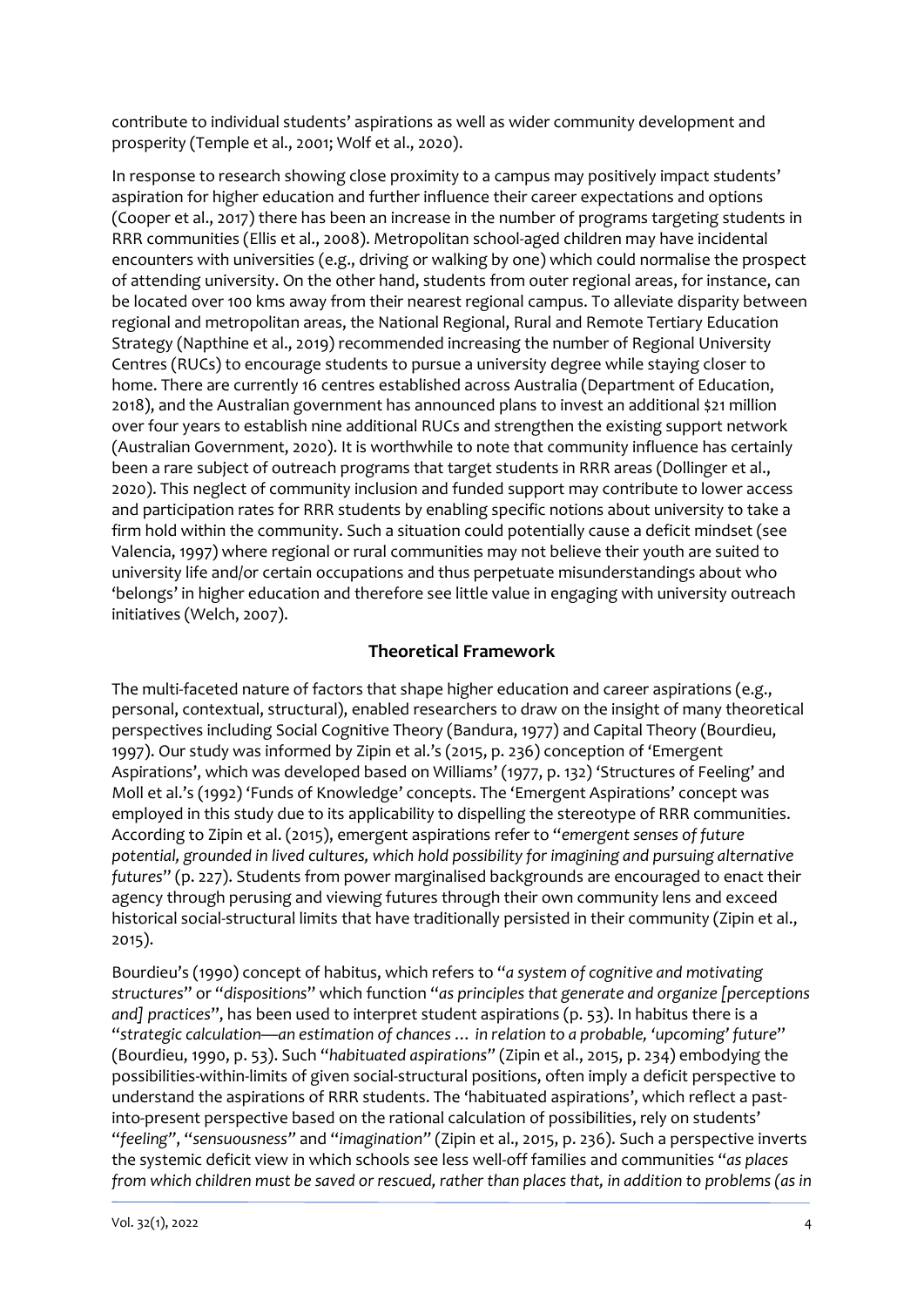*all communities) contain valuable knowledge and experiences that can foster … educational development*" (Zipin et al., 2015, p. 237).

Reflecting on the various aspirations of young people in power marginalised regions including emergent, habituated, and doxic, Zipin et al., (2015) suggests, "*we need to take seriously all future-tending impulses among the young… we must work with impulses as they arise, treating them generously as well as being pragmatic about them*" (p. 242). Therefore, in this article, we explore with a pragmatic lens what barriers or challenges have faced young people in RRR communities and what strategies, developed or implemented by their school, have supported them. The development of learning activities by integrating cultural resources of life-based contexts could assist with transforming students' diversities into pedagogical assets (Moll & Gonzalez, 1997). Appadurai (2004) suggested that an effective capacity to aspire requires exercises in local teaching and learning which increase the ability to navigate the cultural map in which aspirations are located and to cultivate an explicit understanding of the links between specific wants or goals and more inclusive scenarios, contexts and norms among the marginalised student. Emergent aspirations, according to Zipin et al. (2015), are neither sufficient nor necessarily constructive to power marginalised students, however, "*at an ethical level we do valorise the emergent as a locus of sense-making processes that can exceed the capture of constraining institutions, systems and structures, generating alternative vectors which could move in more socially just directions"* (p. 243).

#### **The Study**

This study was a part of a broader research project funded by the National Centre of Student Equity in Higher Education (NCSEHE) to explore the perceptions of students, carers, and educators' needs and experiences towards higher education pathways and career options. As part of the project, the research team conducted ten interviews with RRR principals from Queensland and Victoria to explore the challenges facing schools in RRR areas. We specifically focused on strategies for developing RRR students' aspirations and career knowledges and what practices have been implemented to mobilise regional and local resources to create authentic learning experiences for students to format their expectations for higher education and occupations.

Schools were initially shortlisted according to their Australian Statistical Geography Standard (ASGS) classification in Victoria and Queensland. For the purposes of this study, it was determined that outer regional, remote and/or very remote schools should be targeted to ensure an inclusive regional and remote representation. As an intersection with the geographical locality of the school, additional variables including percentage of Indigenous enrolment (minimum of two per cent and eight per cent in Victorian and Queensland schools respectively) and socioeconomic status as determined by a below-average Index of Community Socio-Educational Advantage (ICSEA) value were also considered. An invitation letter with a plain language statement was sent to targeted school principals to seek their participation. A total of ten principals were recruited to participate in the interviews, constituting five Victorian and five Queensland schools and as Table 1 illustrates, our participants met our above-stated criteria.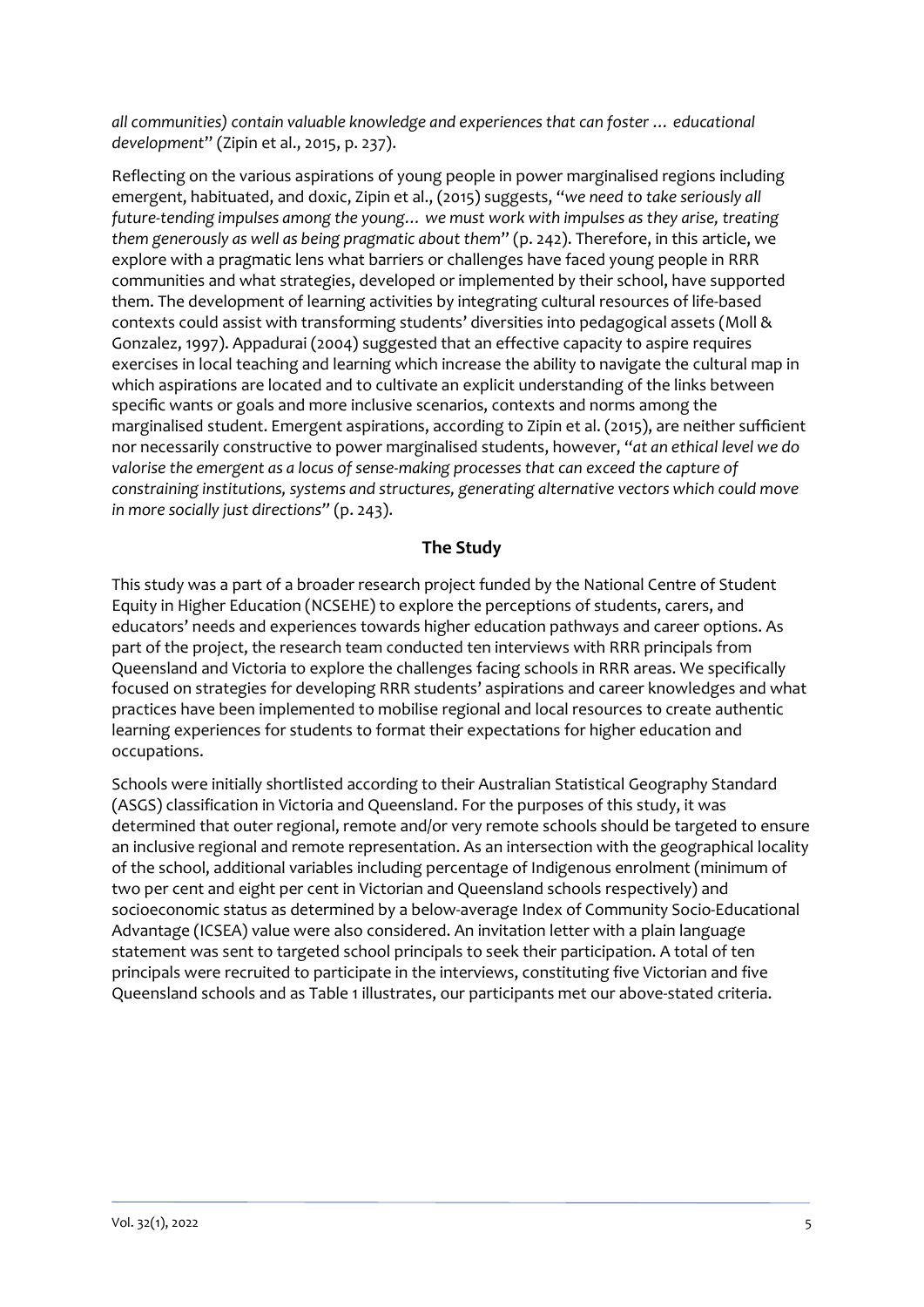| <b>Participant ID</b> | <b>ICSEA</b> | Indigenous<br><b>Enrolment</b> | <b>ASGS</b><br>Classification | <b>State</b> |
|-----------------------|--------------|--------------------------------|-------------------------------|--------------|
| P <sub>1</sub>        | 903          | 27%                            | Very Remote                   | Queensland   |
| P <sub>2</sub>        | 915          | 27%                            | Very Remote                   | Queensland   |
| P <sub>3</sub>        | 975          | $2\%$                          | Outer Regional                | Victoria     |
| <b>P4</b>             | 905          | 16%                            | Outer Regional                | Victoria     |
| <b>P<sub>5</sub></b>  | 982          | $3\%$                          | Outer Regional                | Victoria     |
| <b>P6</b>             | 960          | 18%                            | Very Remote                   | Queensland   |
| <b>P7</b>             | 958          | 11%                            | Outer Regional                | Queensland   |
| P <sub>8</sub>        | 959          | 2%                             | Outer Regional                | Victoria     |
| P <sub>9</sub>        | 938          | 12%                            | Outer Regional                | Victoria     |
| <b>P10</b>            | 927          | 27%                            | Very Remote                   | Queensland   |

**Table 1:** *Demographic Details of Interview Participants*

Considering the objective of the study, a qualitative approach is appropriate. A semi-structured interview protocol, comprised of warm-up and in-depth interview questions, was developed to elicit the participants' 'lived experiences'. This particular type of interview was used as the method to collect data because of its ability to construct the meanings that participants attributed to their actions, including their beliefs, values, knowledge, and expectations (Marshall & Rossman, 2006). Due to the COVID-19 restrictions, all interviews were conducted in May of 2020 online over Zoom, Webex, or MS Teams. The duration of the interviews ranged from 45 minutes to 75 minutes, with each being recorded digitally and transcribed by a professional transcription service. A thematic analysis was performed with all data coded into Nvivo. To maximise the consistency and reliability of the analysis process, all analyses were performed by at least two members of the research team. This method created a data set (Gioia et al., 2013) from which Treasure et al.,'s (2008) three-step analytical approach of describing, comparing, and relating major themes was adopted.

#### **Findings**

We have organised our data below under two categories: 1) challenges facing schools in RRR communities and 2) strategies for developing and supporting student aspirations.

#### *Challenges Facing Schools in RRR Communities*

Principals of schools in RRR communities reported several challenges for fostering their students' aspirations for higher education and careers, including the lack of industry knowledge, constraints of resources, and the mismatching between students' and the industrial partners' expectations. One theme that emerged around students' lack of industry knowledge was the high number of graduate teachers with limited knowledge of the wider vocational and employment markets. One principal, for instance, estimated that one-third of their teachers were very new to the profession (Participant 2). He went on to explain that this was problematic because most new teachers came straight from university and had very limited working experience. While these teachers could provide insight into university life for students, they often struggled to relay information about working in industry. The participant also noted that younger, less experienced teachers may not feel competent to talk about different occupation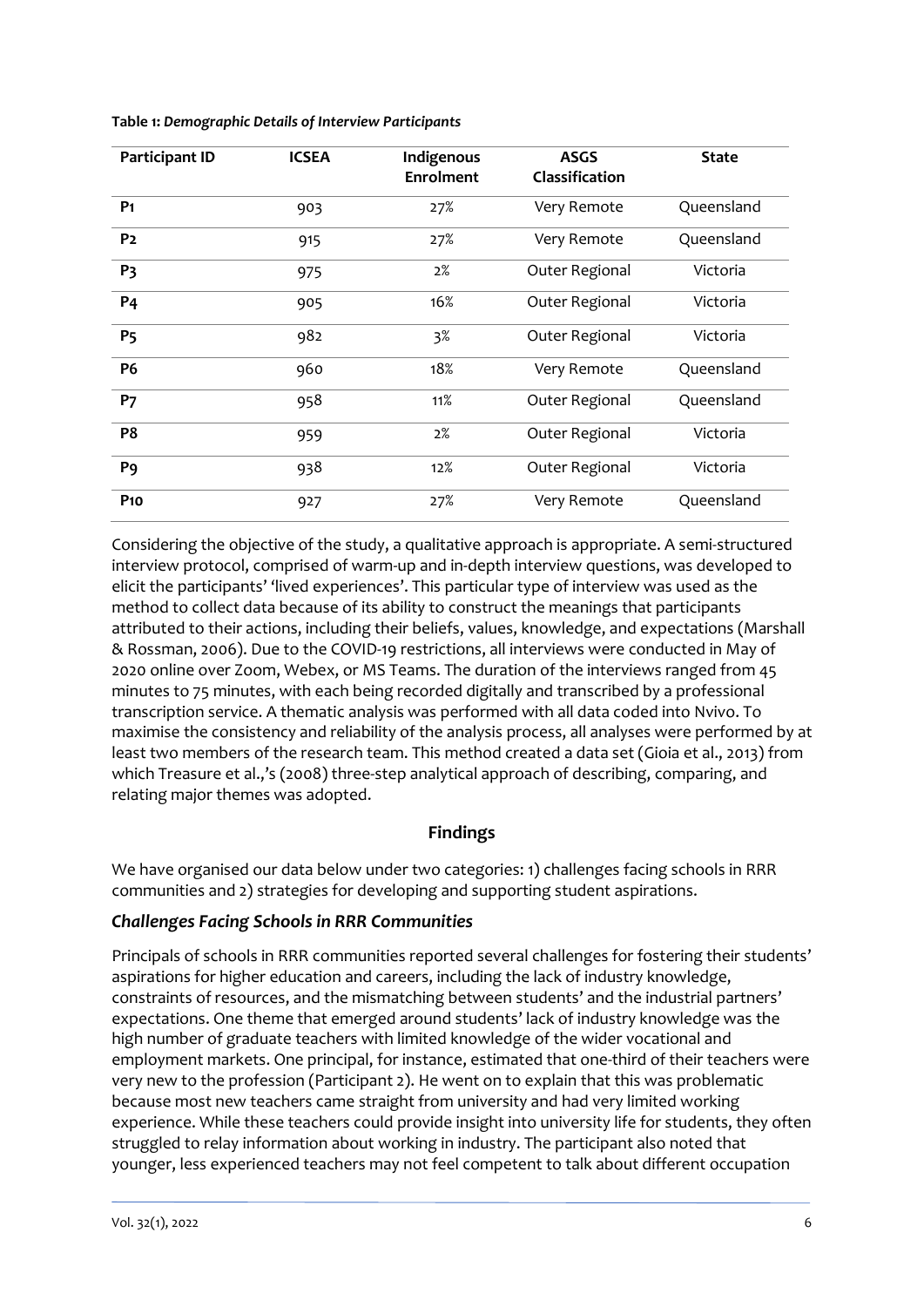options or provide students with updated work-related information about careers in fields outside of education. In fact, the lack of industrial knowledge was a barrier not only for teachers but also for some principals. In many cases, principals found it difficult to keep abreast with the latest industrial movements and job markets in their regions:

*We have been doing a lot of work up here recently with the Victorian Skills Commissioner and looking at areas of career opportunities in the Mildura and Sunraysia region. The Victorian Skills Commissioner came up and said that the horticulture and agricultural industry in Sunraysia is alive and booming. Also, there is an untapped oil well and there are dozens and dozens of jobs out there. The principals of the secondary schools who were in the room at that time, myself included, looked at him and said "what are you talking about?" There is a number of industry leaders in the room, such as the CEO from Lower Murray Water. There were representatives from one of the transport haulage companies, one of the major car dealerships, and one of the large commercial air conditioning and refrigeration companies. They are all saying that they have got jobs in logistics, technology, and etc., however, they cannot get anybody to apply for those jobs. (Participant 9)*

Such experiences shared by the principals suggest that it may not be fair to assume that educators who work in regional or remote schools are naturally familiar with the specific economic and industrial structure in those areas, the shortages in workforce, and the available job opportunities. The disparity in information between potential employers and schools remains a key barrier for educators in RRR areas to mobilise community and regional resources to help their students understand different industries and prospective careers (Fleming & Grace, 2014; Vernon et al., 2018). One participant noted that their school had introduced a careers subject in Year 9 and 10 to help support student career understanding but that the initiative was too new to be evaluated yet.

Besides the lack of knowledge, some principals identified a possible mismatch between the needs of industrial partners and students' skills. Participant 5 shared a less successful outreach activity in their school. As agriculture is a major industry in the region, the school used to organise Year 7 students to visit local farms and invite the farmers to introduce farming knowledge and activities. However, farmers available for the outreach program were senior in age and displayed a lack of enthusiasm for engaging the children in hands-on activities on their farm and only talked randomly about their farming lives, such as sitting in the ute. The principal described it,

*We've got old snoozer farmers that get around and they're old fellas and what they really want from the students is somebody to sit in the ute and listen to their bullshit, maybe open the gates for them. They have no real work experience for them (Participant 5).* 

The principal went on to note that while that was "*gold*" for some students, most students were disappointed in the experience if they were not able to have a "*serious adult conversation with a mentor"*.

In addition to the two major challenges reported above by participating principals, there were also some minor issues facing schools in RRR communities to develop effective activities fostering students' aspirations for both higher education and occupations. Due to a common shortage in school staff, leaders in regional and remote schools normally bear a larger workload and putting together available resources to engage industrial partners requires time. As Participant 3 suggested, "*if I ever had the time to actually put together a list of all the different activities and places, employment groups, and organisations that offer career education opportunities, that might be really useful*." Another principal identified gender stereotypes as an issue in school activities that offer workplace mentoring and experiences for students. "*It would be ideal to rotate students through a broad range of careers and to de-normalise those gender*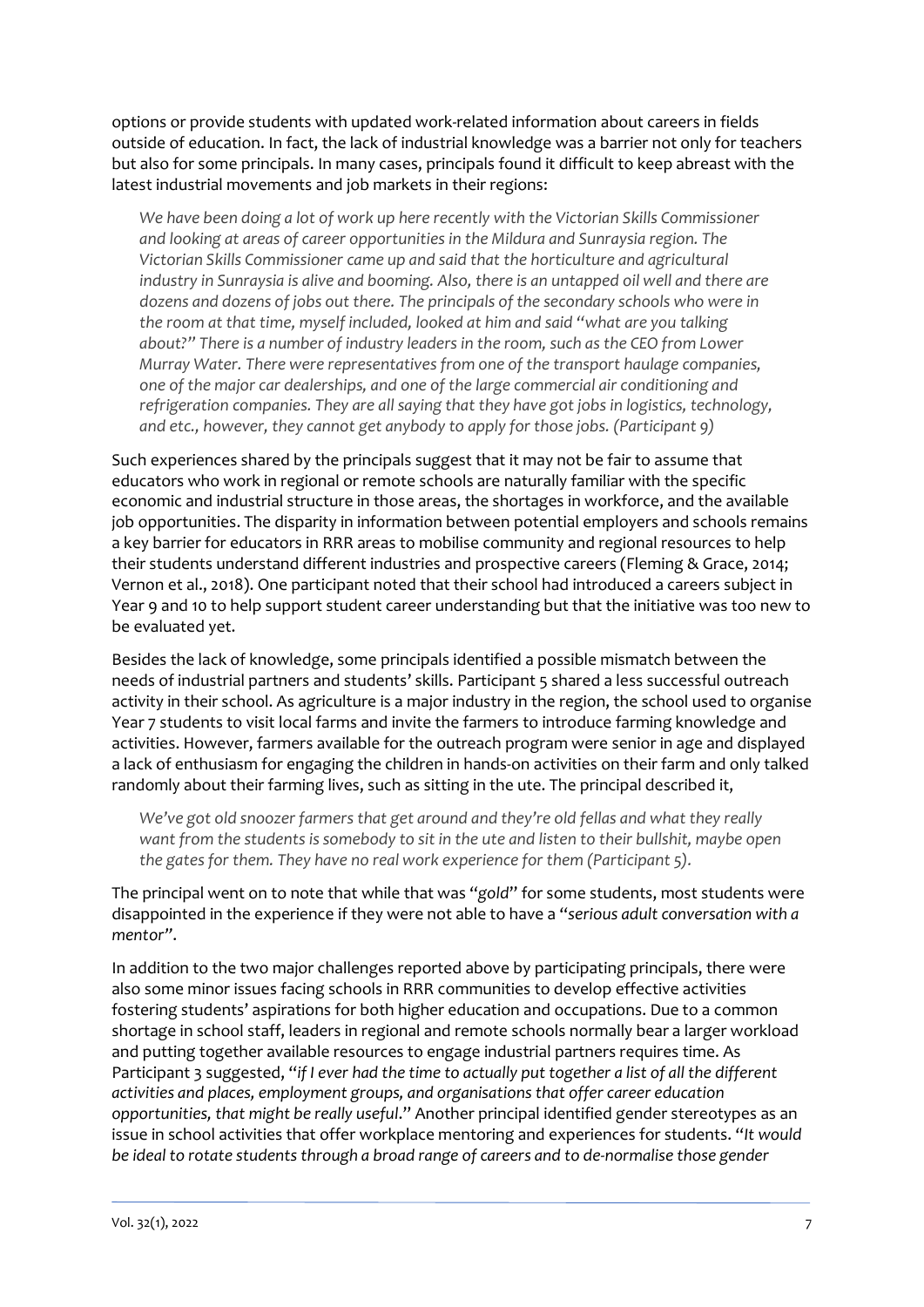*stereotypical careers*" (Participant 5). One program that was mentioned during interviews that helped combat gender stereotypes was 'Beyond Broncos'. Participant 2 commented,

*Beyond the Broncos Officer is paid for by the Broncos rugby team to visit twice a week to chat with Indigenous girls and focus on goal setting and special guests visit…But do you know who they target? They actually employ, they pay for a, we call it a Beyond Broncos Officer, two days a week to come here at school, to target our Indigenous girls. Isn't that awesome? Isn't that just fabulous? And then they bring out a team, and get footy prints, and Justin Hodges and all these other people come out, and they come once a term and focus on goal setting and all that sort of stuff, for our Indigenous girls. It's just brilliant. (Participant 2)*

Principals often welcomed the prospect of guest speakers, especially those promoting a positive narrative about regional, rural, or remote living. As Participant 6 described, "*You don't have to leave town to keep your education going… [you can live locally] and still have goals and ambitions*."

#### *Strategies for Developing Students' Aspirations*

Although there are many barriers facing schools in RRR communities to develop activities for fostering students' higher education and career aspirations, principals in our study shared different strategies they employed for coping with the challenge through engaging industrial partners. Many principals emphasised the importance of connecting students with adults from the local community to create opportunities for students to be exposed to authentic learning environments for career related knowledge. For example, Participant 3 commented that,

*I think probably the most powerful activity that we have done at our school is to get people to come back who have been in training or employment or who have been to university. People who have been working 20 years in a particular business come back to actually share their stories with the kids. That is really valuable to get ex-students to come back and talk about their pathway and their decisions, and what they did at school and what they did after school to help them along their way with their careers, and to talk about how careers can change in a role over time, too. Because teachers are very good at talking, and we can talk and talk at our kids. But often it is not until someone from outside the school comes in that it actually becomes authentic and makes sense to them. (Participant 3)*

Other principals echoed such views, highlighting the great value of graduates from the school helping current students to develop occupational expectations. Participant 1 explained that they ran similar career programs where they invited ex-students who had graduated and worked in the local region to talk about their jobs. Another principal emphasised the importance of careers interviews, where specialised career practitioners helped students reflect on their skills and ambitions, as they noted, "*Career interviews at Year 9 are a fantastic insight into learning strengths and areas of interest, [they] give some great leads as to what students can pursue as they go into Year 10 and beyond"* (Participant 4). In addition to alumni, some principals suggested leveraging personal networks such as former colleagues in other industries and family members in regional companies as resources which could be mobilised and brought into school to support career activities. For example, Participant 7 mentioned that "*I work with QMEA, which is Queensland Resource Academy and we have worked with them, I actually know the CEO and have known her for over 30 years, we worked in TAFE together*."

Many principals stressed that career exploration activities should be integrated into the curriculum rather than implemented in a disperse and one-off approach. Participant 7 shared a successful program with Origin Queensland Gas Company (QGC), which is part of international oil and gas firm Royal Dutch Shell. Origin QGC's major business is to develop methane reserves within the Surat Basin of Queensland, the region where the school is located. They noted, "*I have worked with them, well I actually know the CEO, for over 30 years. And rather than the one-off*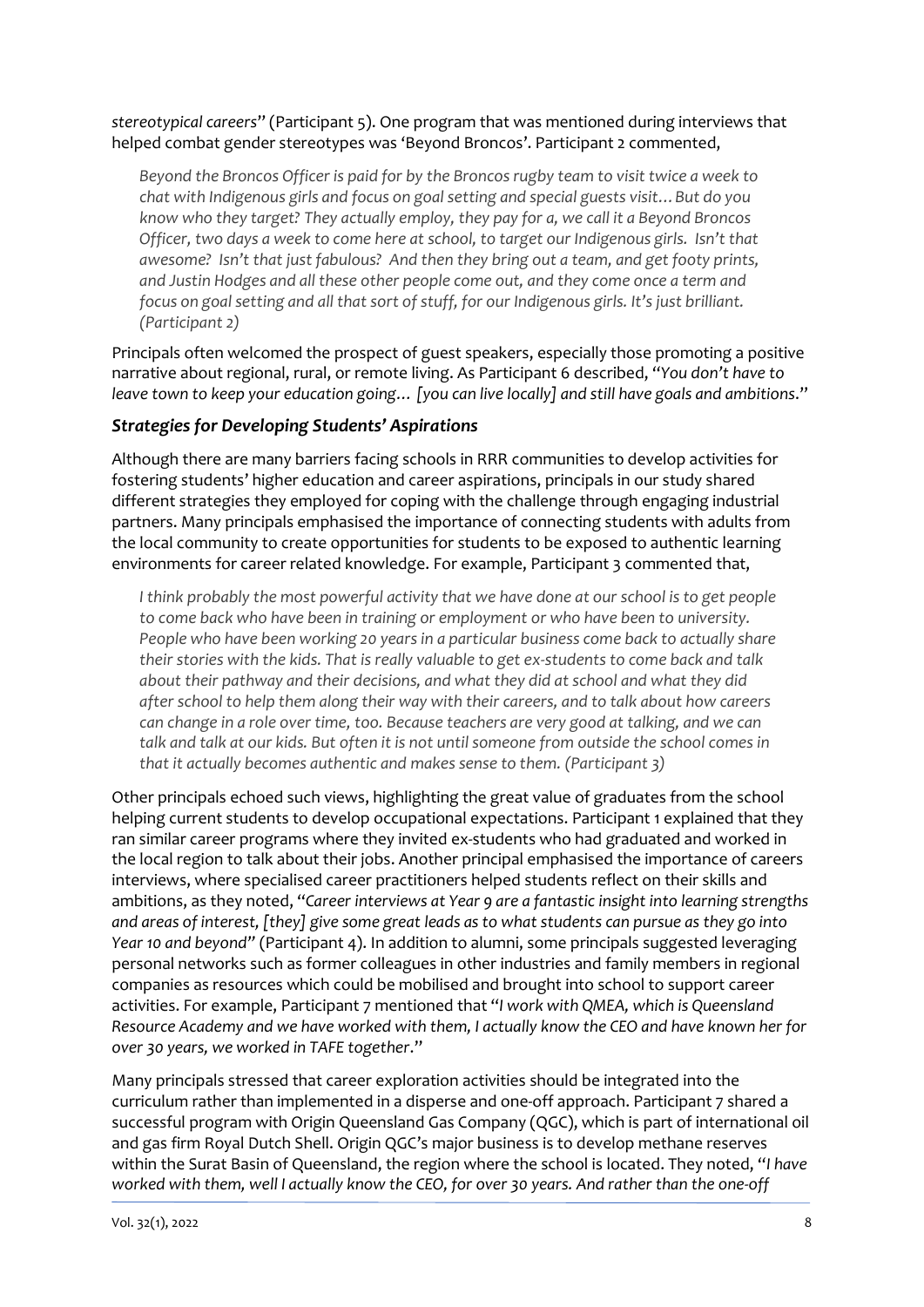*courses, which you know are a dime a dozen now, we worked with them to actually develop a programme… that is strongly connected to industry from grade 7 to 10*" (Participant 7). A geologist of the company visits the school regularly and connects subject knowledge with relevant jobs in their company. Such visits have become a part of the school's curriculum and the geologist not only drops into the classroom and talks to students but carefully designs the activities to create a link between the curriculum and work-related knowledge and skills, contributing to the achievement of desired outcomes. Another good practice example was provided by Participant 5, who described a program at their school which leads students to work experiences through inquiry-based learning:

*Cows Create Careers is just an amazing program put up by the dairy industry to promote the industry and the jobs within it. In this program the kids actually look after calves, so we get calves from a local dairy farm. They bring them into school, the kids of Year 7 and 8 look after the calves. Then we have to travel to Terang or somewhere like that, and they do a presentation. The kids keep diaries and then they do a project, a research project. At the end they have a big gala day and announce it. The focus is getting kids interested in the dairy industry, and it really is. I think it would be fantastic if other industries like wool or meat could do the same thing for students. I think that is probably one of the best things I have seen from an industry group and promotion of different careers in their industry. (Participant 5)*

Some participants argued that to engage students with work experiences an authentic learning environment is indispensable. Educators should not only instil cognitive concepts and knowledge about different careers but also create the opportunity for students to 'feel', 'touch', and 'immerse':

*It is important and useful for students to being out in the community and in contact with people outside of the schools to see how organisations such as Country Fire Authority and the local [volunteer organisation name] association really works. It will help students to get a sense of their community and contribute to their community. (Participant 3)*

*I also think to get kids involved we need to do more hands-on and stop talking at them. Don't just say this is what a goat dairy looks like. This is how a goat dairy operates, you go and shovel the manure over there. You get the feed over, and things like that. I think kids get a sanitised version of how things operate and then when it comes to the face-to-face and they have actually got to do some work. (Participant 10).*

Participants also noted several local university outreach programs. For example, Participant 1 spoke about CQUni Connect as their school's most valuable partnership program because it supports regional students from several schools to attend the Rockhampton campus for a weeklong trip and make friends. They explain, "*My students love the CQ Uni Connect program… they go to Rockhampton, they go to uni and TAFE campuses and get lots of ideas from the facilitators about what careers they could be d*o" (Participant 1). Another program mentioned by Participant 2 was UQ's Young Achiever Program that runs like a camp and helps ease students into city life.

However, leaving the classroom is not necessary for an authentic learning experience. Participant 5 gave the mock interviews run by the school as an example:

*Industry professionals from the community were invited to the school and students were encouraged to dress up, in suit and tie, and go through a real interview process with them. Students enjoyed the program and feedback was positive about their experiences.* 

All the strategies and good practices shared by the principals indicated that the negative narrative about RRR communities could be dispelled, at least to some extent, by educators' innovative and creative deployment of locally available resources with input from industrial and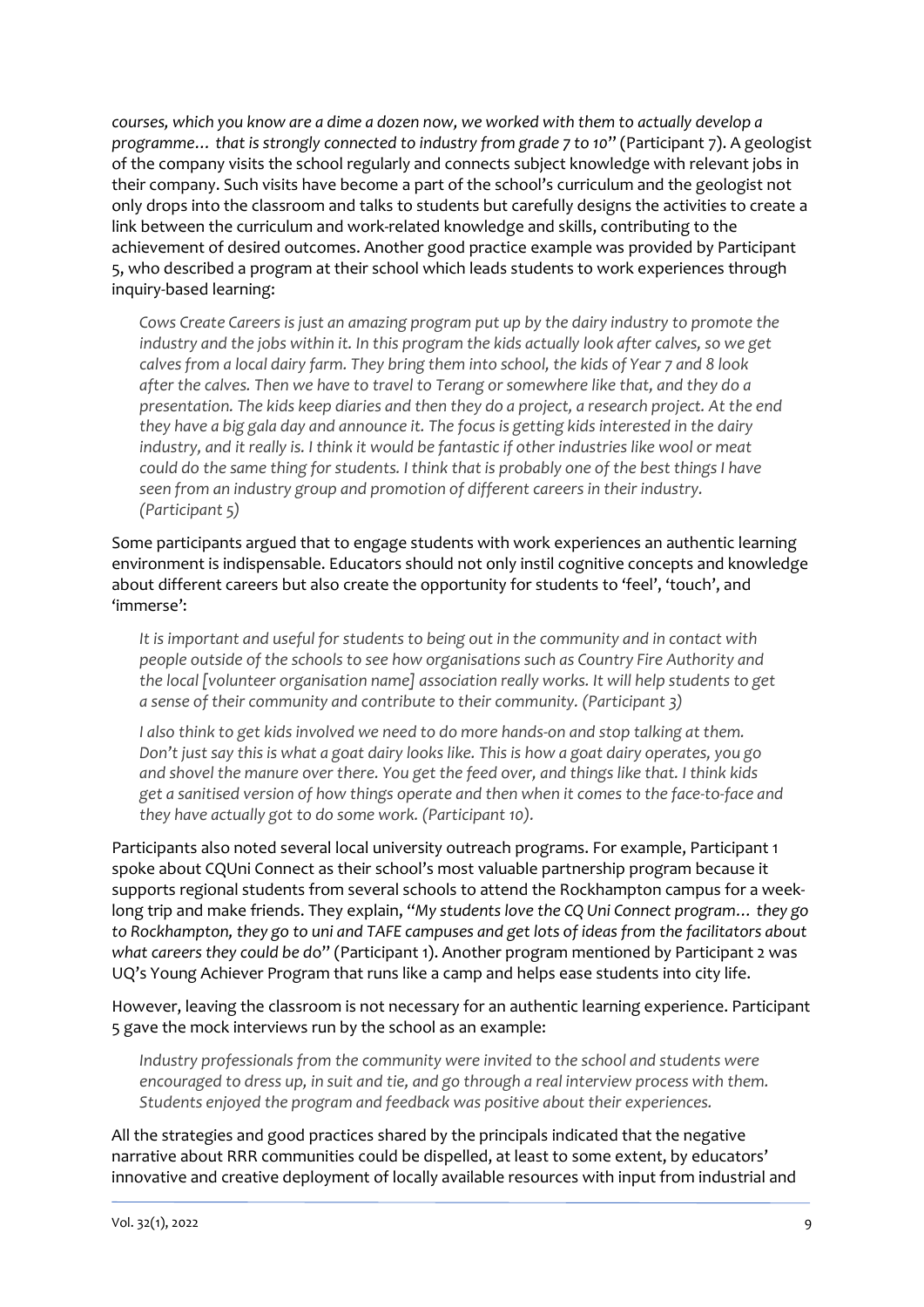higher education partners. The strategies that principals employed also highlighted the necessity and importance of collaborative inputs from different players, including the school, university, industry, and other organisations and associations.

#### **Discussion and Conclusion**

Prior to the release of the Bradley Review of Higher Education (Bradley et al., 2008) which identified regional and remote students as one of the most severely underrepresented equity target groups in higher education in Australia, the aspirations of students living in regional and remote communities were not a priority on the Australian research agenda. Following the Bradley Report, a considerable number of studies showed a broad range of personal, contextual, and structural factors interact in particular ways with students based in RRR locations and affect their aspirations and expectations for higher education (Alloway & Dalley-Trim, 2010; Dollinger et al., 2020; Zipin et al., 2015). Indeed, context plays a significant role in shaping young people's aspirations for both higher education and careers because certain features of the environment in which children grow up may serve as a filter that distils perceptions of structural factors and possibilities and as a source of information about their future options (Lent et al., 2000). As we have seen in our study of RRR communities, the contextual barriers that have presented themselves included lack of industry knowledge, due to a lack of professionals in the local community and teacher background and training, which may offer limited knowledge on available careers. These issues may be partly attributable to the regional, rural, or remote locations of the communities, with principals underscoring the importance of students being able to see industry (e.g., professionals working in the city) or educational pathways (e.g., TAFE or university campuses) first-hand. But the issue is not location alone. Some principals noted that there were successful industry jobs around their communities and successful partnerships with industry, such as engineering, farming, mining.

Therefore, the task of further developing positive aspirations for higher education and different occupational options for RRR communities is not just to eliminate perceived barriers, but to also explore creative, context-specific strategies and programmes. Our findings support this argument by showcasing several examples, as described by principals, of schools partnering with community members, industry, universities and/or TAFE to create opportunities for students to explore and realise aspirations. This view echoes that of Woodroffe et al. (2017) who demonstrated that career education in rural communities could be reinvigorated by mobilising local professional networks and educational opportunities, some of which rural educators were previously unaware of despite them being on their doorstep. Yet as Zipin et al. (2015) suggested students from power marginalised communities also need to explore aspirations outside of their constrained habitus, and that the path forward hinges on complex initiatives that challenge emergent, doxic, and habitus aspirations. They further argued that two key dimensions are required for emergent aspirations to be brought into effective expression and agentic mobilisation towards alternative futures: resourcing and capacitating. The strategies and good practices that our participating principals shared offer empirical examples of the resourcing and capacitating exercises. In Halsey's (2018) review of RRR education in Australia, he also suggested that "*improvement in education is achieved by exploring how existing resources can be used more effectively, not just by allocating more of them"* (p. 2).

More importantly, by engaging regional industrial partners, the experiences of principals who participated in this study helped show that local RRR communities can make a meaningful contribution by exerting positive, context-rich knowledge on students. This should be further developed with more targeted professional development opportunities for local school staff to learn about a range of careers and the emerging opportunities for RRR students. Meanwhile, pursuing higher education and different occupational options does not necessarily equate to the necessity for RRR students to leave home. Indeed, there are many jobs in local industries and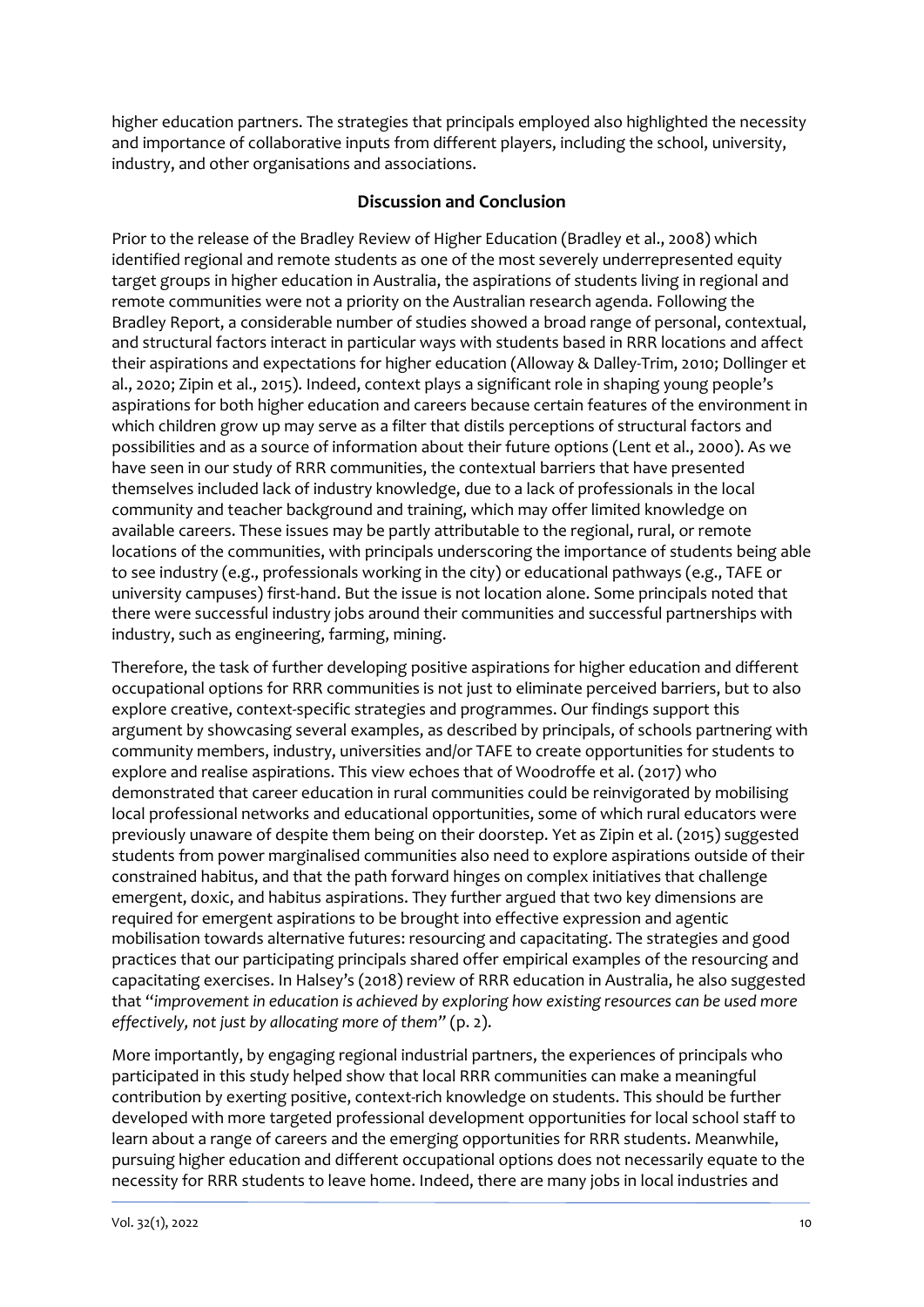regional companies for prospective graduates, which used to be out of both the educators' and students' knowledge. It could be problematic to assume that educators always stay up to date with jobs that are available within and outside communities (Woodroffe et al., 2017). In prior studies (for example, see Alloway & Dalley-Trim, 2010), it was found that rural students' aspirations were driven by pragmatic considerations of how they could escape from what they perceived to be restrictive features within their communities. Further education and training represented a 'ticket out of town' for them, without which their horizons would be severely limited. Rural students emphasised the instrumental value of education in allowing them to escape from rural communities where they could see little hope of employment. It should be acknowledged that due to the structural changes in Australian economy, the loss of agricultural and manufacturing work has reduced the available employment in many regional and outersuburban areas, and incomes are on average higher in the cities in comparison to that in regional communities (Wood, 2018). Such circumstances may help explain regional students' inclination to leave their communities for career opportunities and success.

The findings of our study indicate an alternative pathway for RRR students to aspire for upward mobility, without leaving the environment with which they are familiar and to which they would like to commit. By engaging industrial, higher education, and other organisational partners, school leaders in RRR communities can establish a network for knowledge and information sharing. As Briscoe et al. (2016) suggested, networks enable the amplification and mobilisation of knowledge, making it move through individuals, groups, divisions, and organisations. Such knowledge sharing networks also display the potential to create ongoing social contact (Watson et al., 2002), through which educators could synthesise information and scaffold the process of students' aspiration formation. The career activities run in participating schools not only show students various possibilities for future study and work but also light the pathway to desirable ends step by step.

Alongside our finding that there is a need to create a more positive narrative about RRR life, is the suggestion that research and practice should continue to investigate how online learning can be optimally offered to RRR communities. While the online university cohorts already contain a higher proportion of students from RRR backgrounds, there are concerns over the equitable (or inequitable) support offered to these online RRR-based students (see Stone et al., 2019). The negative experiences of online students have the potential to create ripple effects, because adults in RRR communities may be less likely to recommend online study options (Dollinger et al., 2020). Stone and O'Shea (2019) highlight the importance of building flexibility into online course design that could particularly enable part-time students, or those with carer responsibilities, to have success in their studies.

Our study highlights the importance to empower and support RRR teachers and local communities to creatively tackle existing barriers to postsecondary participation. This includes resourcing, either in the form of additional funding for programs that link to industry, or career counsellor and teacher professional development to ensure broader industry knowledge. Learnings drawn from this study are expected to illustrate the need to continue to create a positive narrative about the RRR communities and debunk the myth that students must leave their communities to continue their learning. By drawing on previous studies, working with relevant stakeholders, utilising existing relevant community structures, and disseminating relevant information in appropriate ways, there is potential to bring about real change relating to rural students' aspiration for higher education and careers. The desire to be close to family and friends, the strong commitment to, and identity of, community, and obligations as carer or working on the family farm, in some cases kept young people from pursuing higher education because it meant leaving their obligations behind. However, the bond to one's home should not be a barrier for rural and remote youth to imagine, look forward, and crave for a future with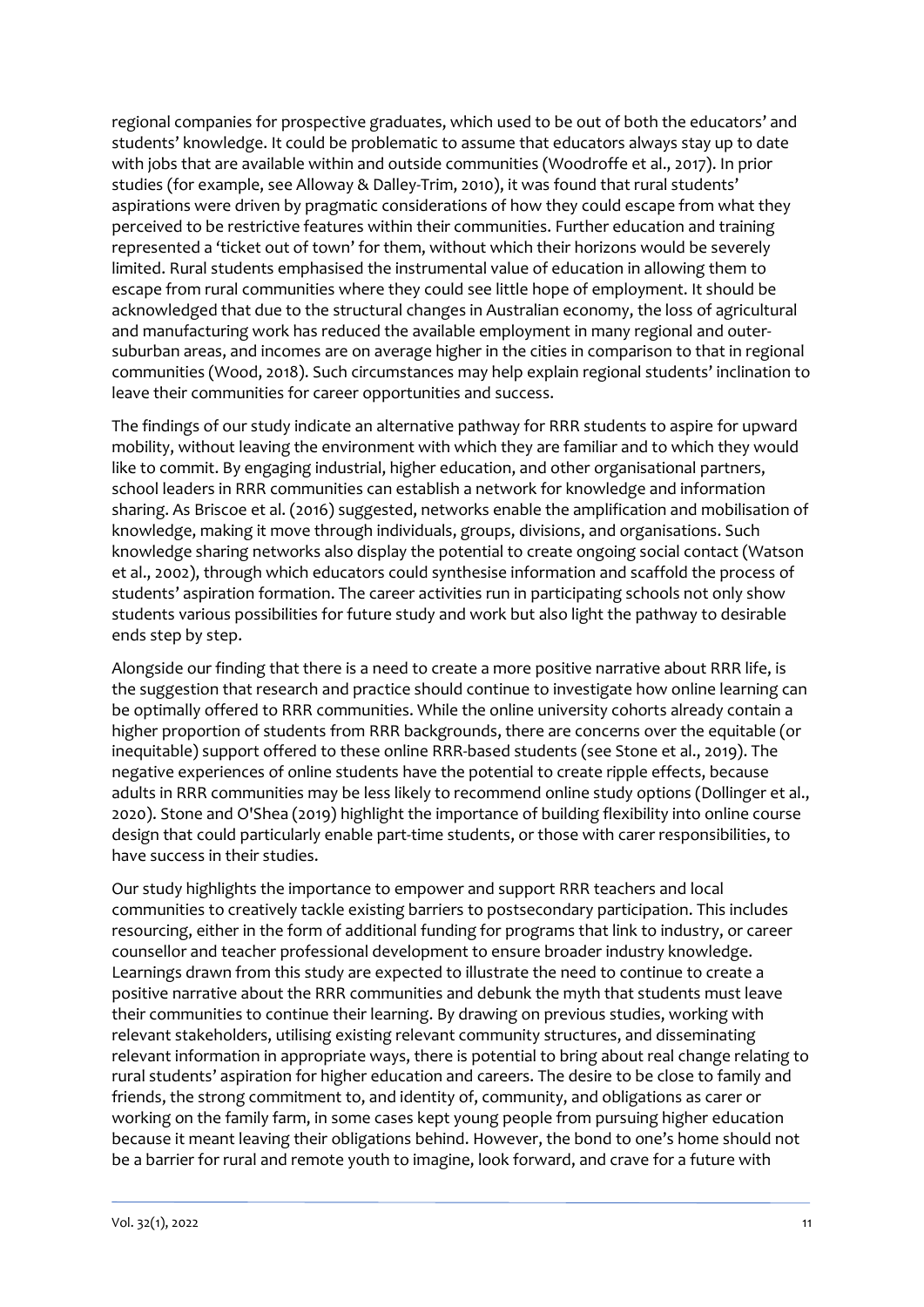higher education and a wide breadth of job options (Ellis et al., 2008; Fleming & Grace, 2017; Kinnane et al., 2014).

#### **References**

- Akos, P., Lambie, G. W., Milsom, A., & Gilbert, K. (2007). Early adolescents' aspirations and academic tracking: An exploratory investigation. *Professional School Counseling, 11*(1), 57- 64. <https://doi.org/10.1177/2156759X0701100108>
- Alloway, N., & Dalley-Trim, L. (2010). Looking 'outward and onward' in the outback: Regional Australian students' aspirations and expectations for their future as framed by dominant discourses of further education and training. *The Australian Educational Researcher, 37*(2), 107-125[. https://doi.org/10.1007/BF03216925](https://doi.org/10.1007/BF03216925)
- Alloway, N., Dalley, L., Patterson, A., Walker, K., & Lenoy, M. (2004). *School students making education and career decisions: Aspirations, attitudes and influences*. Department of Education, Science and Training. <https://www.voced.edu.au/content/ngv%3A13120>
- Alsaker, F., & Olweus, D. (2002). Stability and change in global self-esteem and self-related affect. In *Understanding early adolescent self and identity: Applications and interventions.* (pp. 193- 223). State University of New York Press.
- Appadurai, A. (2004). The capacity to aspire: Culture and the terms of recognition. In V. Rao & M. Walton (Eds.), *Culture and public action* (pp. 59-84). Stanford University Press.
- Australian Bureau of Statistics. (2016). *Characteristics of employment, Australia, August 2015*. [https://www.abs.gov.au/ausstats/abs@.nsf/7d12b0f6763c78caca257061001c](https://www.abs.gov.au/ausstats/abs@.nsf/7d12b0f6763c78caca257061001c-c588/3c4818391441714eca258113001877b2!OpenDocument)[c588/3c4818391441714eca258113001877b2!OpenDocument](https://www.abs.gov.au/ausstats/abs@.nsf/7d12b0f6763c78caca257061001c-c588/3c4818391441714eca258113001877b2!OpenDocument)
- Australian Bureau of Statistics. (2018). *Education and work, Australia: 2018*. [https://www.abs.gov.au/AUSSTATS/abs@.nsf/DetailsPage/6227.0May%202018?OpenDocu](https://www.abs.gov.au/AUSSTATS/abs@.nsf/DetailsPage/6227.0May%202018?OpenDocument) [ment](https://www.abs.gov.au/AUSSTATS/abs@.nsf/DetailsPage/6227.0May%202018?OpenDocument)
- Australian Curriculum, Assessment and Reporting Authority (n.d.). *General capabilities and career education*. [https://www.australiancurriculum.edu.au/resources/general-capabilities-and](https://www.australiancurriculum.edu.au/resources/general-capabilities-and-career-education/)[career-education/](https://www.australiancurriculum.edu.au/resources/general-capabilities-and-career-education/)
- Australian Government. (2020). *Better university funding arrangements: more transparent and accountable funding*[. https://www.dese.gov.au/more-opportunities-regional-australia](https://www.dese.gov.au/more-opportunities-regional-australia)
- Bandura, A. (1977). *Social learning theory*. Prentice-Hall.
- Bourdieu, P. (1990). *The logic of practice*. Stanford University Press.
- Bourdieu, P. (1997). The forms of capital. In A. H. Halsey, H. Lauder, & P. Brown (Eds.), *Education: Culture, Economy, Society* (pp. 46-58). Oxford University Press.
- Bradley, D., Noonan, P., Nugent, H., & Scales, B. (2008). *Review of Australian Higher Education: final report*.<https://apo.org.au/sites/default/files/resource-files/2008-12/apo-nid15776.pdf>
- Briscoe, P., Pollock, K., Campbell, C., & Carr-Harris, S. (2016). Finding the sweet spot: Network structures and processes for increased knowledge mobilization. *Brock Education, 25*(1), 19- 34[. https://doi.org/10.26522/brocked.v25i1.432](https://doi.org/10.26522/brocked.v25i1.432)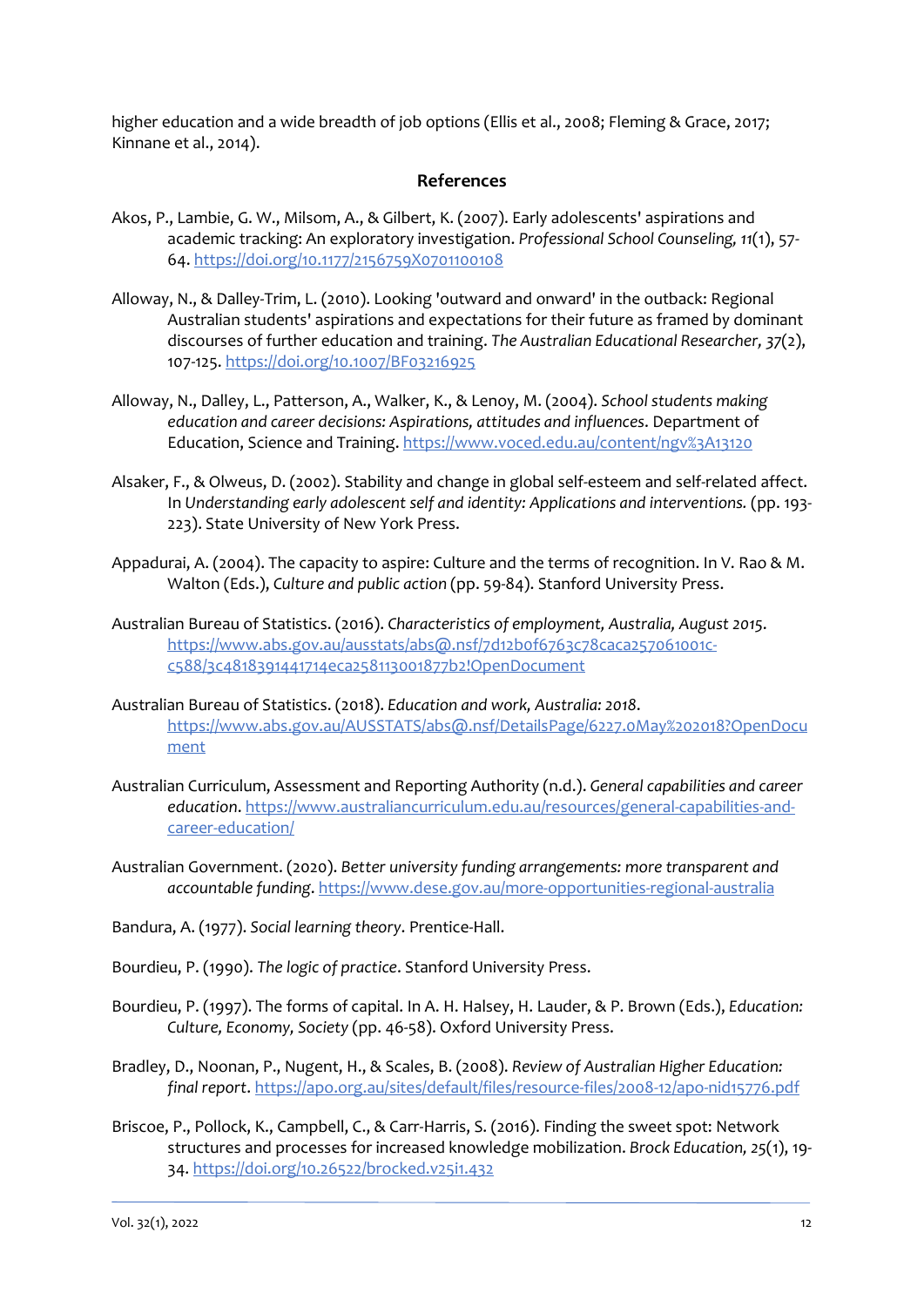- Bunn, M., Bennett, A., & Burke, P. J. (2019). In the anytime: Flexible time structures, student experience and temporal equity in higher education. *Time & Society, 28*(4), 1409-1428. <https://doi:10.1177/0961463X18787649>
- Burke, P. J., Bennett, A., Bunn, M., Stevenson, J., & Clegg, S. (2017). *It's about time: Working towards more equitable understandings of the impact of time for students in higher education*. Retrieved from [https://www.newcastle.edu.au/\\_\\_data/assets/pdf\\_file/0008/350864/TIME\\_ONLINE.pdf](https://www.newcastle.edu.au/__data/assets/pdf_file/0008/350864/TIME_ONLINE.pdf)
- Burnheim, C., & Harvey, A. (2016). Far from the studying crowd? Regional and remote students in higher education. In A. Harvey, C. Burnheim, & M. Brett (Eds.), *Student Equity in Australian Higher Education: Twenty-five years of A Fair Chance for All* (pp. 143-162). Springer Singapore.
- Butler, R. (1999). Information seeking and achievement motivation in middle childhood and adolescence: The role of conceptions of ability. *Developmental Psychology, 35*(1), 146-163. <https://doi:10.1037/0012-1649.35.1.146>
- Cardak, B., Brett, M., Bowden, M., Vecci, J., Barry, P., Bahtsevanoglou, J., & McAllister, R. (2017). *Regional student participation and migration: Analysis of factors influencing regional student participation and internal migration in Australian higher education*. [https://www.ncsehe.edu.au/publications/regional-student-participation-and-migration](https://www.ncsehe.edu.au/publications/regional-student-participation-and-migration-analysis-of-factors-influencing-regional-student-participation-and-internal-migration-in-australian-higher-education/)[analysis-of-factors-influencing-regional-student-participation-and-internal-migration-in](https://www.ncsehe.edu.au/publications/regional-student-participation-and-migration-analysis-of-factors-influencing-regional-student-participation-and-internal-migration-in-australian-higher-education/)[australian-higher-education/](https://www.ncsehe.edu.au/publications/regional-student-participation-and-migration-analysis-of-factors-influencing-regional-student-participation-and-internal-migration-in-australian-higher-education/)
- Carrillo-Higueras, F., & Walton, T. R. (2020). Perceptions and intentions of secondary students in rural Australia to progress to university. *Higher Education Research and Development, 39*(4), 627-642.<https://doi:10.1080/07294360.2019.1685942>
- Cassells, R., Duncan, A. S., Abello, A., D'Souza., & Nepal, B. (2012). *Smart Australians: Education and innovation in Australia.* Retrieved from https://www.researchgate.net/publication232814798\_Smart\_Australians\_education\_and [innovation\\_in\\_Australia#read](https://www.researchgate.net/publication232814798_Smart_Australians_education_and_innovation_in_Australia#read)
- Cooper, G., Baglin, J., & Strathdee, R. (2017). *Access to higher education: Does distance impact students' intentions to attend university?* [https://www.ncsehe.edu.au/publications/access](https://www.ncsehe.edu.au/publications/access-to-higher-education-does-distance-impact-students-intentions-to-attend-university/)[to-higher-education-does-distance-impact-students-intentions-to-attend-university/](https://www.ncsehe.edu.au/publications/access-to-higher-education-does-distance-impact-students-intentions-to-attend-university/)
- D'Angelo, B., & Dollinger, M. (2021). Provision of equitable careers education in Australia: The case for middle years outreach programmes. *Journal of Vocational Education & Training*. <https://doi.org/10.1080/13636820.2021.1975798>
- Department of Education. (2018). *Employment outlook to May 2023.* [https://cica.org.au/wp](https://cica.org.au/wp-content/uploads/Employment-Outlook-to-May-2023.pdf)[content/uploads/Employment-Outlook-to-May-2023.pdf](https://cica.org.au/wp-content/uploads/Employment-Outlook-to-May-2023.pdf)
- Dollinger, M., D'Angelo, B., Naylor, R., Harvey, A., & Mahat, M. (2021). Participatory design for community-based research: A study on regional student higher education pathways. *The Australian Educational Researcher, 48,* 739-755.<https://doi.org/10.1007/s13384-020-00417-5>
- Ellis, B., Watkinson, J., & Sawyer, J. (2008). Working together to make things happen: New on-campus higher education opportunities in a regional centre. *The Australian Educational Researcher, 35*(3), 71-88[. https://doi:10.1007/BF03246290](https://doi:10.1007/BF03246290)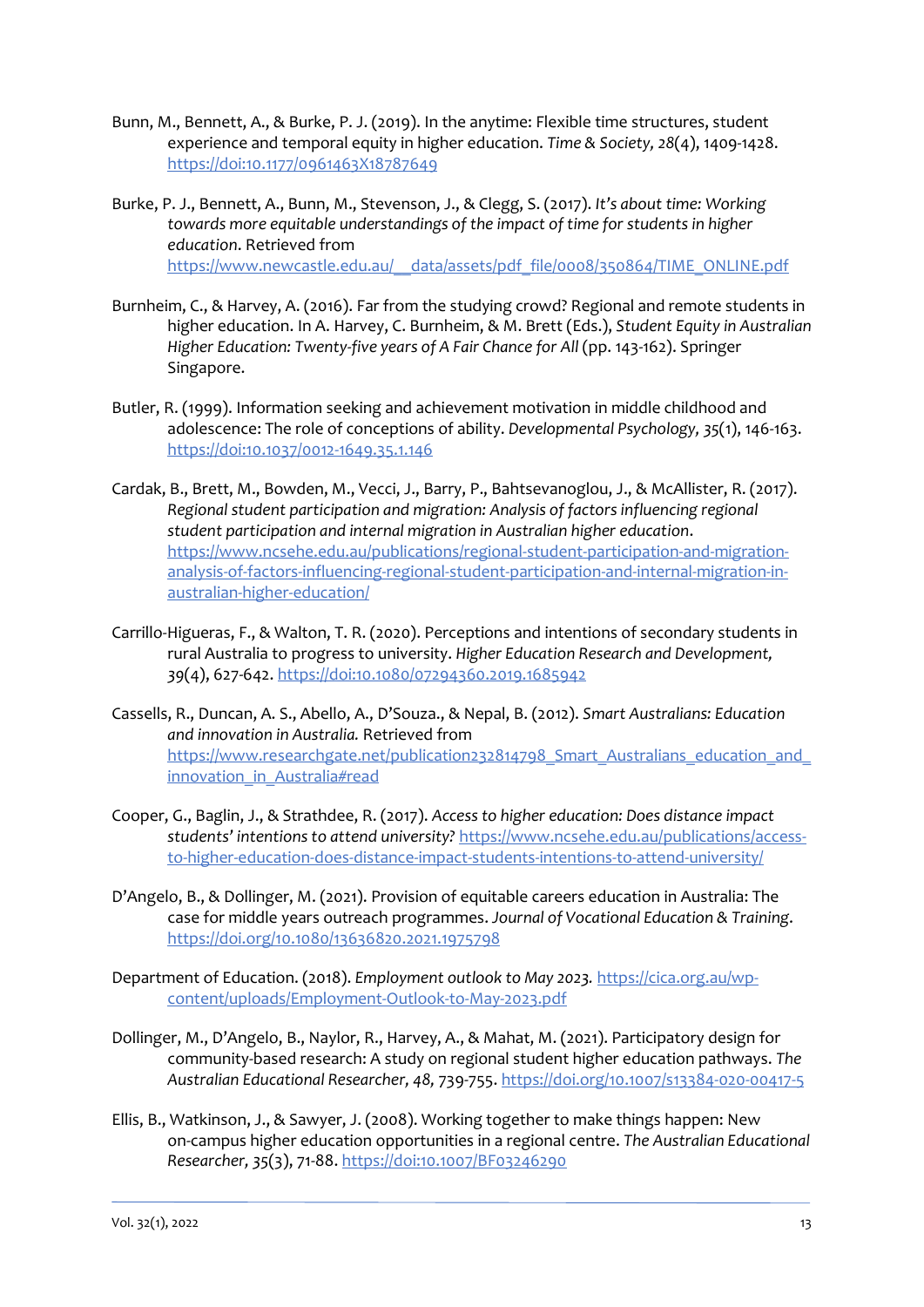- Fleming, M. J., & Grace, D. M. (2014). Increasing participation of rural and regional students in higher education. *Journal of Higher Education Policy and Management, 36*(5), 483-495. <https://doi:10.1080/1360080X.2014.936089>
- Fleming, M. J., & Grace, D. M. (2017). Beyond aspirations: Addressing the unique barriers faced by rural Australian students contemplating university. *Journal of Further and Higher Education, 41*(3), 351-363.<https://doi:10.1080/0309877X.2015.1100718>
- Furbish, D. S. (2002). A Snapshot of New Zealand Career Practitioners. *Australian Journal of Career Development*, 11(2), 13–17.<https://doi.org/10.1177/103841620201100204>
- Gemici, S., Bednarz, A., Karmel, T., & Lim, P. (2014). *The factors affecting the educational and occupational aspirations of young Australians*. National Centre for Vocational Education Reserch. [https://www.ncver.edu.au/\\_\\_data/assets/file/0021/9516/factors-affecting](https://www.ncver.edu.au/__data/assets/file/0021/9516/factors-affecting-aspirations-2711.pdf)[aspirations-2711.pdf](https://www.ncver.edu.au/__data/assets/file/0021/9516/factors-affecting-aspirations-2711.pdf)
- Gioia, D. A., Corley, K. G., & Hamilton, A. L. (2013). Seeking qualitative rigor in inductive research: Notes on the Gioia Methodology. *Organizational Research Methods, 16*(1), 15-31. <https://doi:10.1177/1094428112452151>
- Gore, J., Holmes, K., Smith, M., Fray, L., McElduff, P., Weaver, N., & Wallington, C. (2017). Unpacking the career aspirations of Australian school students: Towards an evidence base for university equity initiatives in schools. *Higher Education Research and Development, 36*(7), 1383-1400[. https://doi:10.1080/07294360.2017.1325847](https://doi:10.1080/07294360.2017.1325847)
- Gore, J., Holmes, K., Smith, M., Lyell, A., Ellis, H., & Fray, L. (2015). *Choosing university: The impact of schools and schooling.* National Centre for Student Equity in Higher Education. [https://www.ncsehe.edu.au/publications/choosing-university-the-impact-of-schools-and](https://www.ncsehe.edu.au/publications/choosing-university-the-impact-of-schools-and-schooling/)[schooling/](https://www.ncsehe.edu.au/publications/choosing-university-the-impact-of-schools-and-schooling/)
- Gutman, L. M., & Schoon, I. (2012). Correlates and consequences of uncertainty in career aspirations: Gender differences among adolescents in England. *Journal of Vocational Behavior, 80*(3), 608-618.<https://doi:10.1016/j.jvb.2012.02.002>
- Halsey, J. (2018). *Independent Review into regional, rural and remote education*. *Final report*. Department of Education and Training. [https://www.dese.gov.au/quality-schools](https://www.dese.gov.au/quality-schools-package/resources/independent-review-regional-rural-and-remote-education-final-report)[package/resources/independent-review-regional-rural-and-remote-education-final-report](https://www.dese.gov.au/quality-schools-package/resources/independent-review-regional-rural-and-remote-education-final-report)
- Halsey, J. (2019). Rural and remote education and the fundamentals of leading for all. *The Australian Educational Leader, 41*(4), 8-11. <https://search.informit.org/doi/10.3316/ielapa.989136983592472>
- Jeffers, A. T., Safferman, A. G., & Safferman, S. I. (2004). Understanding K-12 Engineering outreach programs. *Journal of Professional Issues in Engineering Education and Practice, 130*(2), 95-108. [https://doi.org/10.1061/\(ASCE\)1052-3928\(2004\)130:2\(95\)](https://doi.org/10.1061/(ASCE)1052-3928(2004)130:2(95))
- Kesidou, S., & Koppal, M. (2004). Supporting goals-based learning with STEM outreach. *Journal of STEM Education, 5*(3/4), 5. <https://www.jstem.org/jstem/index.php/JSTEM/article/view/1125>
- Kinnane, S., Wilks, J., Wilson, K., Hughes, T., & Thomas, S. (2014). *'Can't be what you can't see': The transition of Aboriginal and Torres Strait Islander students into higher education*. https://www.notredame.edu.au/\_\_data/assets/pdf\_file/0020/2882/SI11-2138-OLT-Final-Report-FINAL-Web.pdf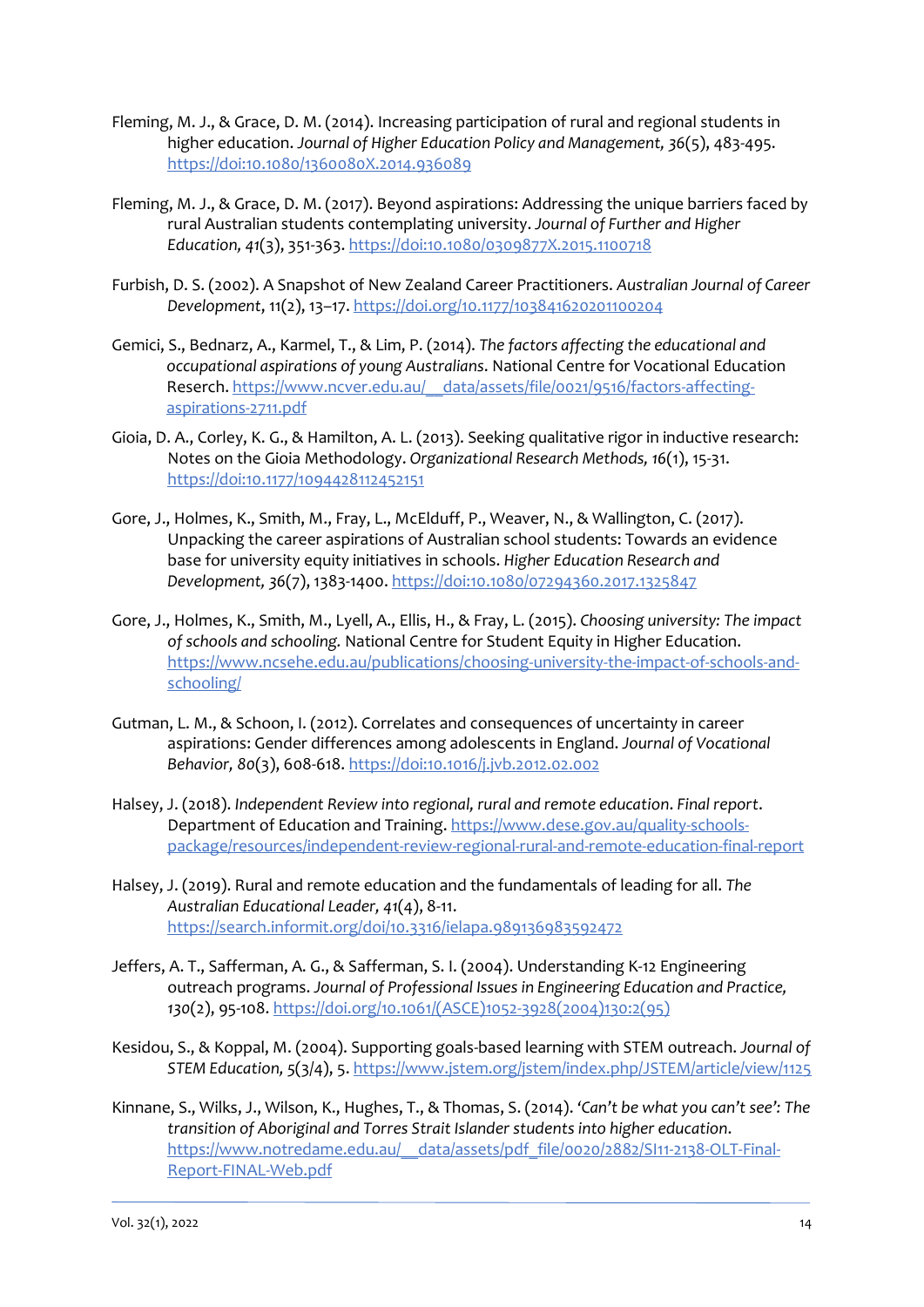- Koshy, P. (2019). *Equity student participation in Australian higher education: 2013-2018*. National Centre for Student Equity in Higher Education. [https://www.ncsehe.edu.au/wp](https://www.ncsehe.edu.au/wp-content/uploads/2020/04/NCSEHE-Equity-Student-Briefing-Note_2013-18_Accessible_Final_V2.pdf)[content/uploads/2020/04/NCSEHE-Equity-Student-Briefing-Note\\_2013-](https://www.ncsehe.edu.au/wp-content/uploads/2020/04/NCSEHE-Equity-Student-Briefing-Note_2013-18_Accessible_Final_V2.pdf) 18 Accessible Final V2.pdf
- Lent, R. W., Brown, S. D., & Hackett, G. (2000). Contextual supports and barriers to career choice: A social cognitive analysis. *Journal of Counseling Psychology, 47*(1), 36-49. <https://doi:10.1037/0022-0167.47.1.36>
- Marshall, C., & Rossman, G. B. (2006). *Designing qualitative research* (4th ed.). Sage Publications.
- Moll, L. C., Amanti, C., Neff, D., & Gonzalez, N. (1992). Funds of knowledge for teaching: Using a qualitative approach to connect homes and classrooms. *Theory Into Practice, 31*(2), 132– 141[. http://www.jstor.org/stable/1476399](https://us-east-2.protection.sophos.com/?d=jstor.org&u=aHR0cDovL3d3dy5qc3Rvci5vcmcvc3RhYmxlLzE0NzYzOTk=&i=NjAxOGFhNTBjOTMxYzEyYzNhNGJhNGFh&t=MWJsSnhsVWtoTHR2bmRYSzVhamxPM0FuWE1teXdtMGxiMkhaVmJpWlo1RT0=&h=8e77ee0877e64dccb8037039c9f3118a)
- Moll, L., & Gonzalez, N. (1997). Teachers as social scientists: Learning about culture from household research. In P. M. Hall (Ed.), *Race, ethnicity and multiculturalism: Policy and practice* (pp. 89-114). Garland.
- Morris, E. W. (2012). *Learning the hard way : Masculinity, place, and the gender gap in education*. Rutgers University Press.
- Nadelson, L., S., & Callahan, J. (2011). A comparison of two engineering outreach programs for adolescents. *Journal of STEM Education, 12*(1/2), 43-54.
- Napthine, D., Graham, C., Lee, P., & Wills, M. (2019). *National regional, rural and remote tertiary education strategy – Final report*[. https://www.dese.gov.au/access-and](https://www.dese.gov.au/access-and-participation/resources/national-regional-rural-and-remote-tertiary-education-strategy-final-report)[participation/resources/national-regional-rural-and-remote-tertiary-education-strategy](https://www.dese.gov.au/access-and-participation/resources/national-regional-rural-and-remote-tertiary-education-strategy-final-report)[final-report](https://www.dese.gov.au/access-and-participation/resources/national-regional-rural-and-remote-tertiary-education-strategy-final-report)
- Niles S.G., & Karajic A. (2008) Training career practitioners in the 21st century. In: J.A. Athanasou & R. Van Esbroeck (Eds). *International Handbook of Career Guidance (*pp. 355-372*)*. Springer.
- O'Shea, S., Southgate, E., Jardine, A., & Delahunty, J. (2019). 'Learning to leave' or 'striving to stay': Considering the desires and decisionsof rural young people in relation to postschooling futures. *Emotion, Space and Society, 32*, 1-8. <https://doi:10.1016/j.emospa.2019.100587>
- Quaglia, R. J., & Cobb, C. D. (1996). Toward a theory of student aspirations. *Journal of Research in Rural Education*, *12*(3), 127-132. [https://sites.psu.edu/jrre/wp](https://sites.psu.edu/jrre/wp-content/uploads/sites/6347/2014/02/12-3_2.pdf)[content/uploads/sites/6347/2014/02/12-3\\_2.pdf](https://sites.psu.edu/jrre/wp-content/uploads/sites/6347/2014/02/12-3_2.pdf)
- Ronan, C. (2020). "Should I stay, or should I go?": The mobility paradigm in widening participation for regional, rural and remote students. *International Students in Widening Participation, 7*(1), 34-47.<https://novaojs.newcastle.edu.au/ceehe/index.php/iswp/article/view/145>
- State Government of Victoria (2019) *Career education*. [https://www.education.vic.gov.au/school/teachers/teachingresources/careers/Pages/defa](https://www.education.vic.gov.au/school/teachers/teachingresources/careers/Pages/default.aspx) [ult.aspx](https://www.education.vic.gov.au/school/teachers/teachingresources/careers/Pages/default.aspx)
- Stipek, D., & Gralinski, J. H. (1996). Children's beliefs about intelligence and school performance. *Journal of Educational Psychology, 88*(3), 397-407.<https://doi:10.1037/0022-0663.88.3.397>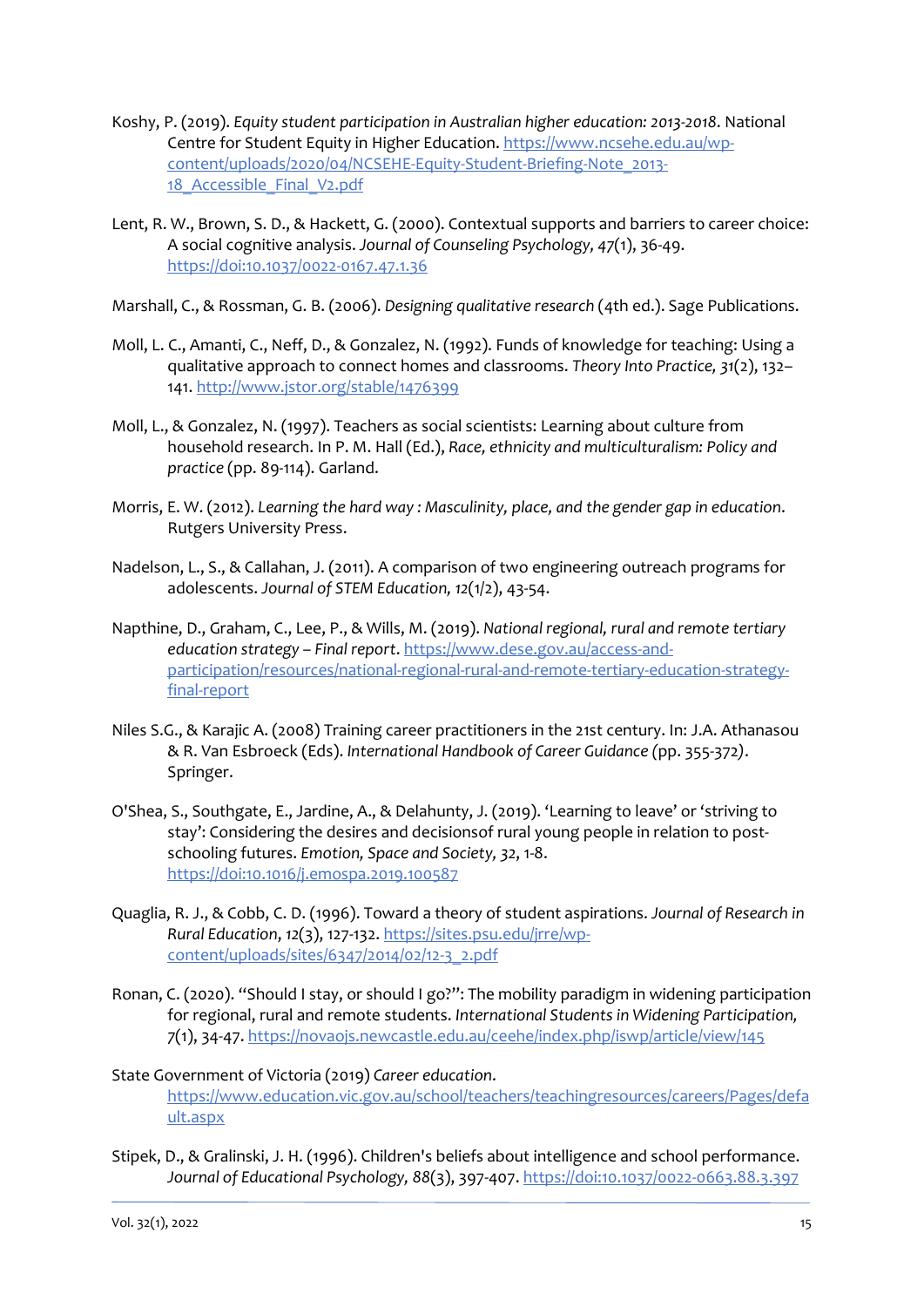- Stone, C. (2017). *Opportunity through online learning: Improving student access, participation and success in higher education*. National Centre for Student Equity in Higher Education. [https://www.ncsehe.edu.au/wp-content/uploads/2017/03/CathyStone\\_EQUITY-](https://www.ncsehe.edu.au/wp-content/uploads/2017/03/CathyStone_EQUITY-FELLOWSHIP-FINAL-REPORT-1.pdf)[FELLOWSHIP-FINAL-REPORT-1.pdf](https://www.ncsehe.edu.au/wp-content/uploads/2017/03/CathyStone_EQUITY-FELLOWSHIP-FINAL-REPORT-1.pdf)
- Stone, C., & O'Shea, S. E. (2019). My children… think it's cool that Mum is a uni student: Women with caring responsibilities studying online. *Australasian Journal of Educational Technology, 35*(6), 97-110.<https://doi:10.14742/ajet.5504>
- Stone, C., Freeman, E., Dyment, J. E., Muir, T., & Milthorpe, N. (2019). Equal or equitable? The role of flexibility within online education. *Australian and International Journal of Rural Education, 29*(2), 26-40[. https://journal.spera.asn.au/index.php/AIJRE/article/view/221](https://journal.spera.asn.au/index.php/AIJRE/article/view/221)
- Swift, T., M. , & Watkins, S., E. . (2004). An Engineering primer for outreach to K-4 education. *Journal of STEM Education, 5*(3/4), 67-76.
- Tang, M., Pan, W., & Newmeyer, M. D. (2008). Factors influencing high school students' career aspirations. *Professional school counseling*, *11*(5), 285-295. <https://doi.org/10.1177/2156759X0801100502>
- Temple, J., Tayebjee, F., & Pearce, R. (2001). *'From outreach to engagement: fostering civil society through educational partnerships'.* Paper presented at the 8th Annual Conference of the Coalition of Urban and Metropolitan Universities, Vancouver, Canada.
- Thompson, M. K., & Consi, T. R. (2007). Engineering outreach through college preorientation programs: MIT discover engineering. *Journal of STEM Education: Innovations and Research*, *8*(3-4), 75-82.
- Treasure, E., Chadwick, B., Gill, P., Stewart, K., & Burnard, P. (2008). Analysing and presenting qualitative data. *British Dental Journal, 204*(8), 429-432.<https://doi:10.1038/sj.bdj.2008.292>
- Urmila, S. (2016). Positive parent-child relations and girls' vocational aspiration. *Journal of Psychosocial Research, 11*(1), 177-182.
- Valencia, R. (Ed.). (1997). *The evolution of deficit thinking: Educational thought and practice.* The Falmer Press.
- Vernon, L., Watson, S. J., & Taggart, A. (2018). University aspirational pathways for metropolitan and regional students: Implications for supporting school-university outreach partnerships. *Australian and International Journal of Rural Education, 28*(1), 87-103. <https://journal.spera.asn.au/index.php/AIJRE/article/view/167>
- Watson, D., Townsley, R., & Abbott, D. (2002). Exploring multi-agency working in services to disabled children with complex healthcare needs and their families. *Journal of Clinical Nursing, 11*(3), 367-375.<https://doi:10.1046/j.1365-2702.2002.00623.x>
- Welch, A. (2007). The city and the bush. In R. Connell, C. Campbell, M. Vickers, A. Welch, D. Foley, & N. Bagnall (Eds.), *Education, Change and Society*. Oxford University Press.
- Williams, R. (1977). *Marxism and literature*. Oxford University Press.